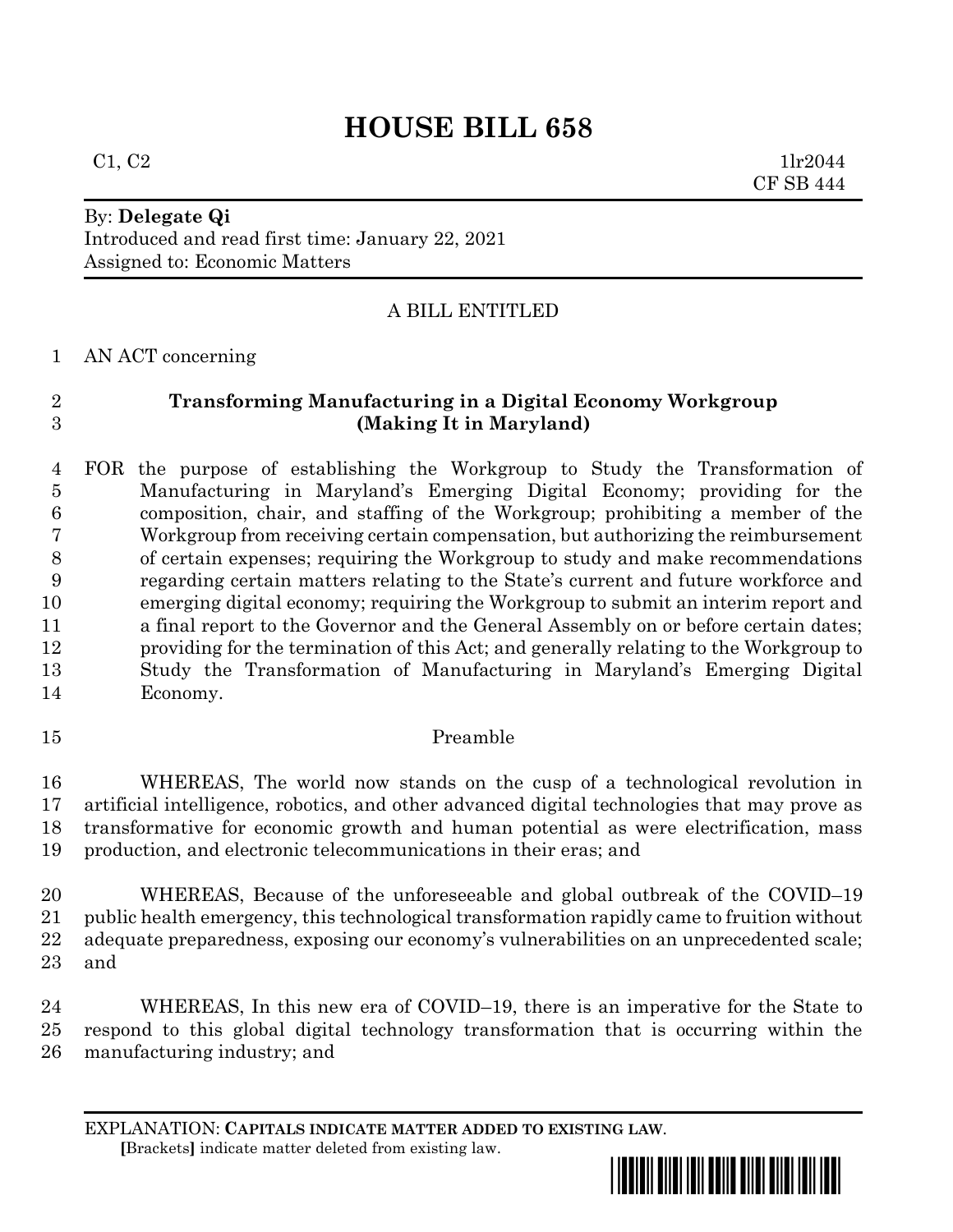#### **HOUSE BILL 658**

 WHEREAS, There is a required transformation within the workforce to ensure that diverse labor has the capabilities and confidence to work alongside new technologies and thrive in a digitized workplace; and

 WHEREAS, In response, manufacturers will need to partner with industry leaders, education stakeholders, and State representatives to identify digital and related technologies impacting transformation, explore work skills and needed retraining of the labor force, and employ viable and innovative solutions to support manufacturers' transformation into the new digital economy; now, therefore,

 SECTION 1. BE IT ENACTED BY THE GENERAL ASSEMBLY OF MARYLAND, That:

 (a) There is a Workgroup to Study the Transformation of Manufacturing in Maryland's Emerging Digital Economy.

- (b) The Workgroup consists of the following members:
- (1) two members of the Senate of Maryland, appointed by the President of the Senate;
- (2) two members of the House of Delegates, appointed by the Speaker of the House;
- (3) the Secretary of Information Technology, or the Secretary's designee;
- (4) the Secretary of Commerce, or the Secretary's designee;
- (5) the Secretary of Labor, or the Secretary's designee;
- (6) one member of the Maryland Manufacturing Advisory Board (MMAB), designated by the chair of MMAB;
- (7) one representative of the Regional Manufacturing Institute of Maryland (RMI), designated by the President of RMI;
- (8) one representative of the Maryland Association of Community Colleges (MACC), designated by the Executive Director of MACC;
- (9) one representative of the Maryland Independent College and University Association (MICUA), designated by the President of MICUA;
- (10) one representative of the University System of Maryland (USM), designated by the Chancellor of USM;
- (11) one representative of the Maryland Manufacturing Extension Partnership (MD MEP), designated by the Executive Director of MD MEP;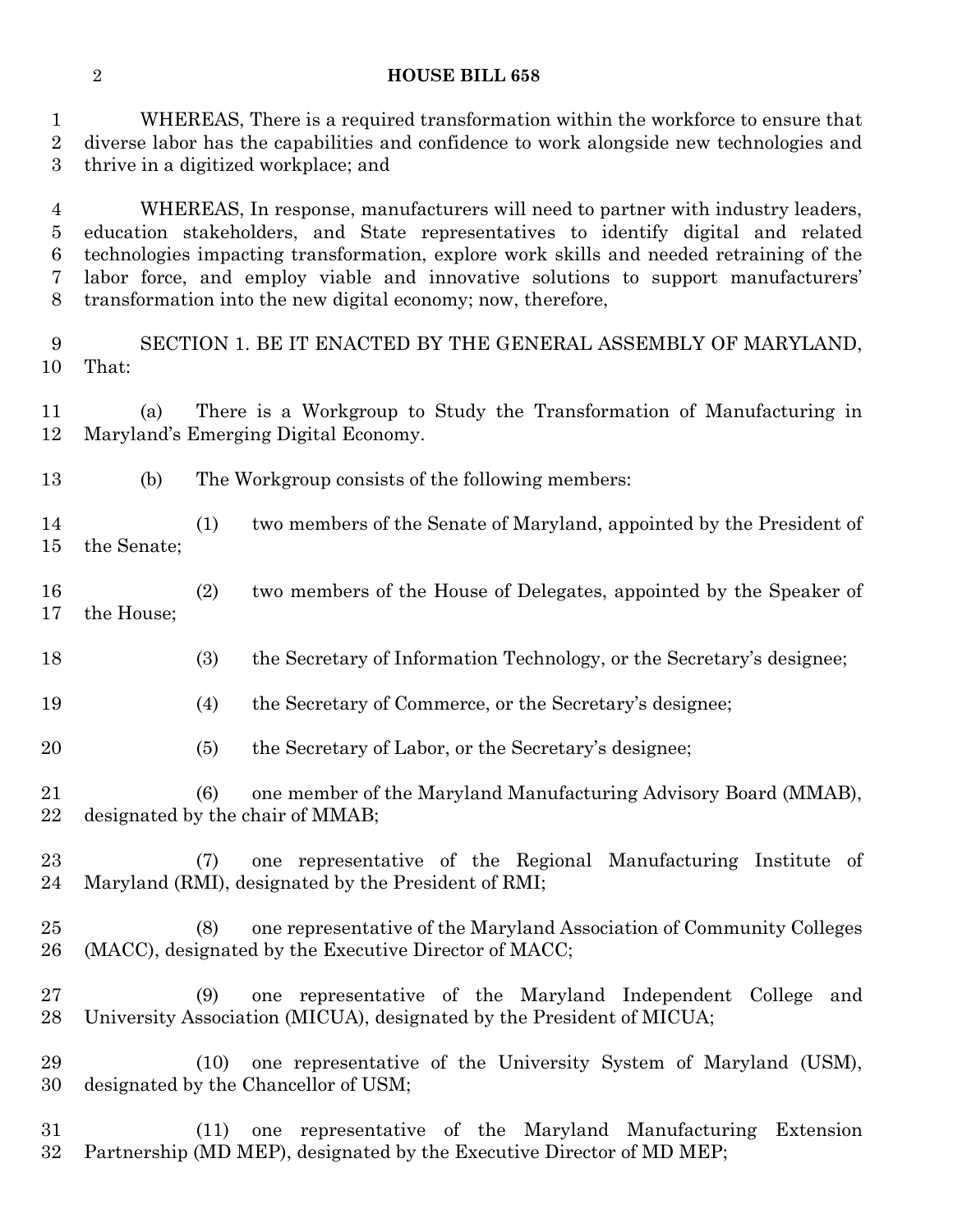#### **HOUSE BILL 658** 3

 (12) one representative of the Regional Additive Manufacturing Partnership of Maryland (RAMP MD), designated by the Executive Director of RAMP MD; (13) one representative of the Maryland Tech Council (MTC), designated by the Chief Executive Officer of MTC; (14) one representative of the Fraunhofer Center Mid–Atlantic, designated by the President of Fraunhofer USA; (15) one representative of the Maryland State and District of Columbia AFL–CIO, designated by the President of the Maryland State and District of Columbia AFL–CIO; and (16) four representatives from manufacturing companies currently in good standing with the Maryland Department of Assessments and Taxation for the last 5 years, designated by the Board of Directors of RMI. (c) The President of the Senate and the Speaker of the House shall jointly designate the chair and vice chair of the Workgroup from among the members appointed by the President and the Speaker. (d) The Department of Legislative Services shall provide staff for the Workgroup. (e) A member of the Workgroup: (1) may not receive compensation as a member of the Workgroup; but (2) is entitled to reimbursement for expenses under the Standard State Travel Regulations, as provided in the State budget. (f) The Workgroup shall: (1) identify the new and emerging digital technologies that are shaping the work of the future, the education and skills needed, and the viable strategies for businesses to adopt these technologies; (2) examine the research conducted by the Massachusetts Institute of Technology (MIT) on the relationships between emerging technologies and the workforce to enable a future of shared prosperity, entitled "The Work of the Future: Shaping Technology & Institutions", MIT Work of the Future, Fall 2019 Report; (3) examine existing financial resources available to manufacturers seeking to invest in Industry 4.0 technology; (4) make recommendations to facilitate the State's robust entry into Industry 4.0 technology to improve the perception of manufacturing careers, including: